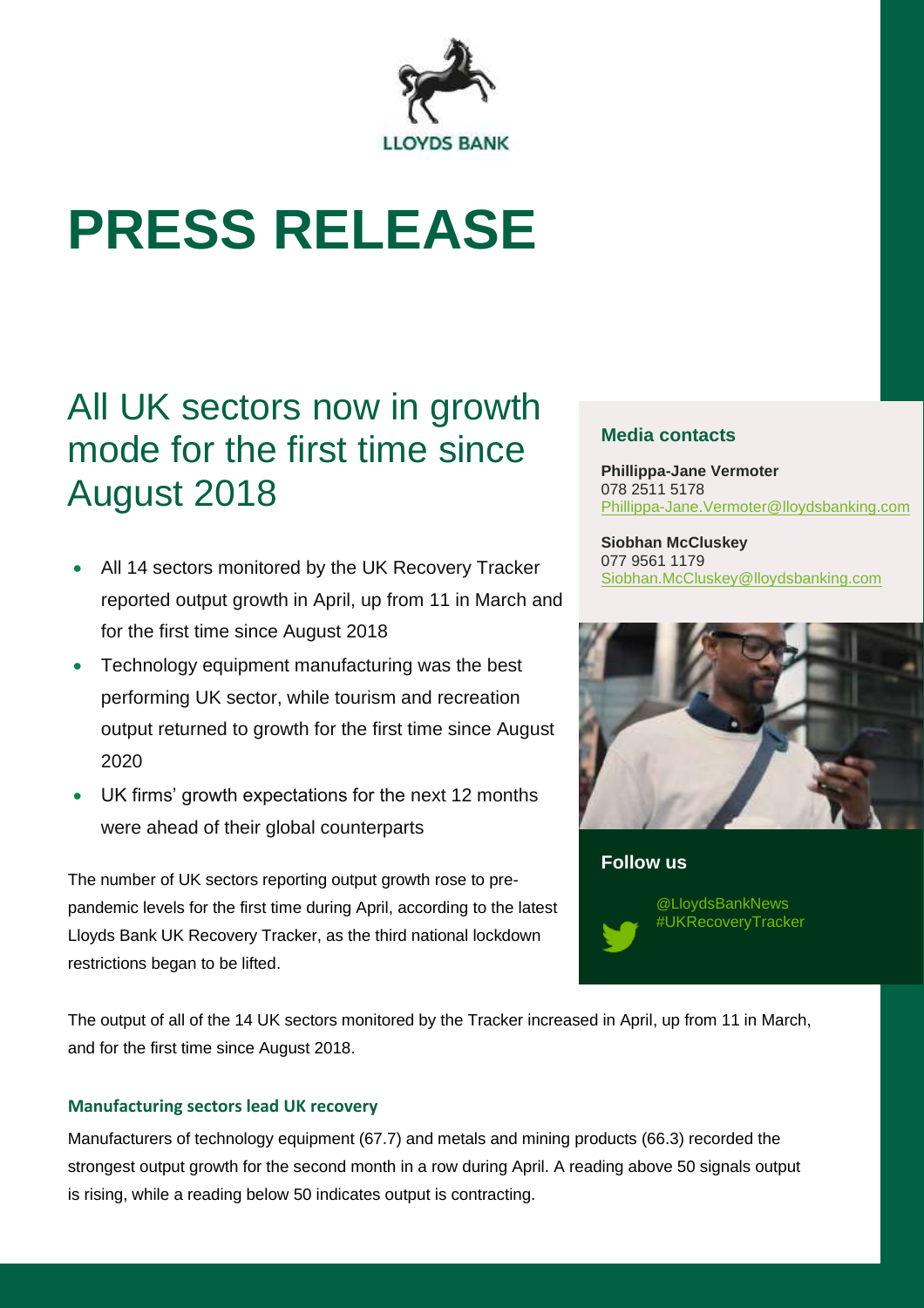

Technology equipment manufacturers – which includes producers of specialist parts in smart devices, motor vehicles, computers and industrial machinery – continued to benefit from high international demand for components. Manufacturers of metals and mining products benefited from global raw materials shortages and surging commodity prices.

Industrial services (60.3) – which include providers of commercial and professional services – was the best-performing UK services sector during April. Firms in the sector, alongside software services (54.4) providers, cited a steep rebound in corporate spending on projects that had been delayed during lockdown and strong demand for business services in support of new investment initiatives.

#### **Tourism and recreation bounces back**

Meanwhile, during April, the output of UK tourism and recreation (51.9) businesses rose for the first time since August 2020 following the reopening of outdoor dining at pubs and restaurants. Hospitality businesses also cited a spike in forward bookings in anticipation of lockdown measures easing further.

Similarly, the real estate (53.6) sector also returned to growth during April as firms benefited from offices reopening and favourable conditions in the residential property market.

Automotive manufacturers (50.1) reported a rise in output in comparison to March (46.4), but the increase was marginal and took the sector only slightly above the 50 mark that signals growth. It was the worst performing sector monitored by the Tracker during April, as firms continued to struggle with semiconductor shortages and some overseas customers choosing to buy from EU suppliers post-Brexit. The export orders index for the UK automotive sector was 50.3 during April, which compared with the European benchmark of 62.9.

### **UK firms' growth expectations ahead of global pack, despite rising inflation**

Turning to the Tracker's measure of expected output, for 13 of the 14 UK sectors monitored, readings for anticipated output growth over the next 12 months were higher than their global peers, as the UK's progress out of lockdown and COVID-19 vaccination programme continued to outpace other countries.

Only real estate was behind the global index by this measure, largely due to offices in the US services sector reopening at a faster pace than the UK.

Firms' positive outlook came as inflation caused UK businesses, during April, to experience the sharpest rise in input costs since February 2017. In response, firms in every sector monitored by the Tracker – apart from tourism and recreation – increased their prices. Chemicals producers recorded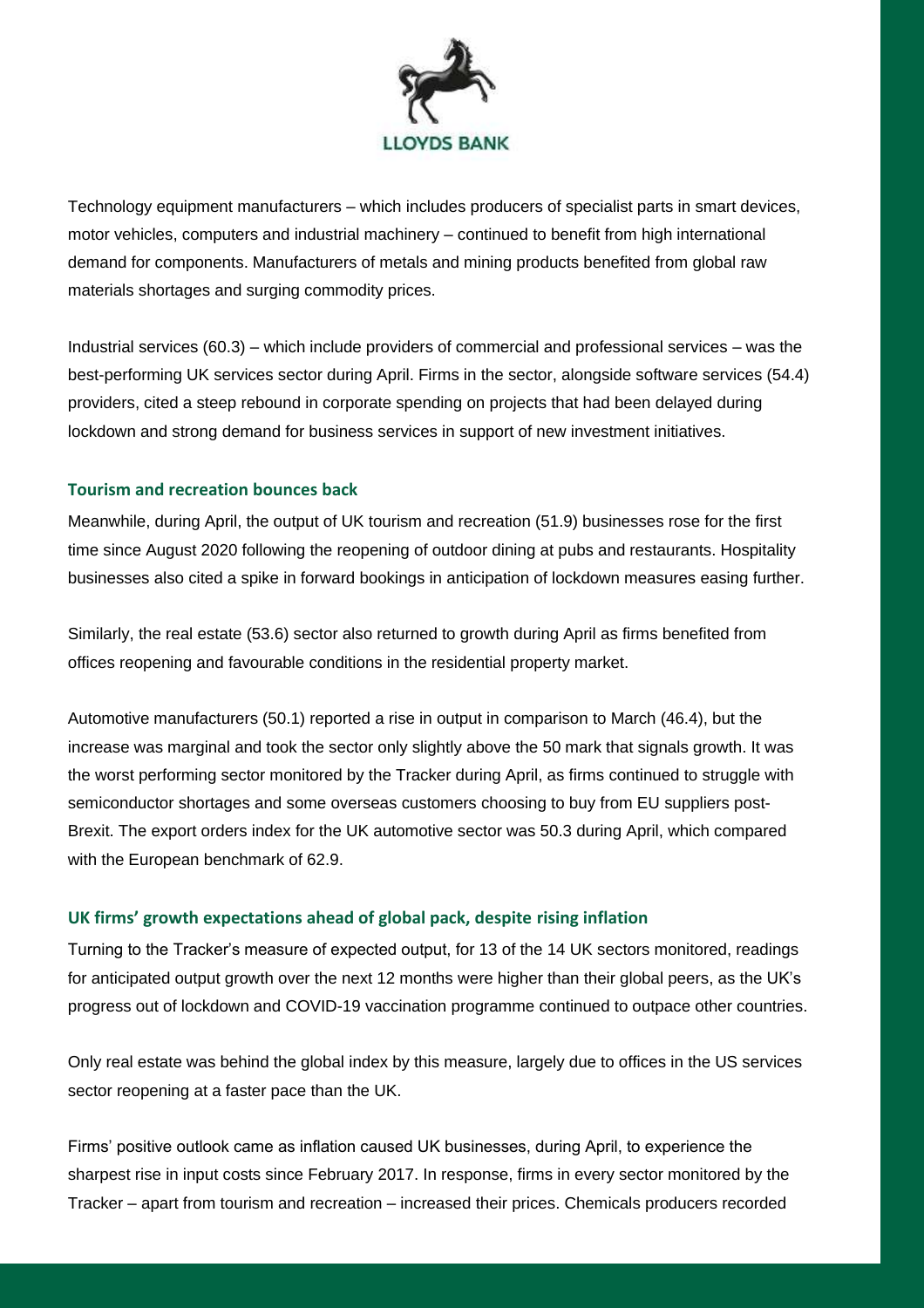

the highest increase in prices due to surging demand for raw materials from the global manufacturing industry.

#### **Jeavon Lolay, Head of Economics and Market Insight, Lloyds Bank Commercial Banking, said**:

"The UK's recovery seems to have moved into the fast lane. The latest lifting of lockdown restrictions will only fuel a further boost to the already rapid pace of expansion at the start of this quarter.

"It's no surprise that business optimism for the year ahead is strongest in consumer services on hopes that the re-opening of the economy will lead to a sharp rebound in demand. However, it will also be very interesting to see how UK manufacturers address ongoing supply chain strains as concerns about inflation continue to build."

#### **Scott Barton, Managing Director, Corporate and Institutional Coverage, Lloyds Bank**

**Commercial Banking, added: "**The pace of the UK's recovery from COVID-19 is clearly accelerating, with all sectors now showing growth. While British technology manufacturers continue to lead from the front, it is particularly promising to see the tourism and leisure sector returning to growth after such a significant period of time. Consumer-facing businesses like pubs and restaurants have borne the brunt of COVID-19 restrictions, and will also be hopeful that the reopening continues as planned.

"Still, there has been so much dislocation in the economy that brighter recovery prospects will need to be balanced with careful business planning and nimble strategies to adapt to the changing situation".

ENDS